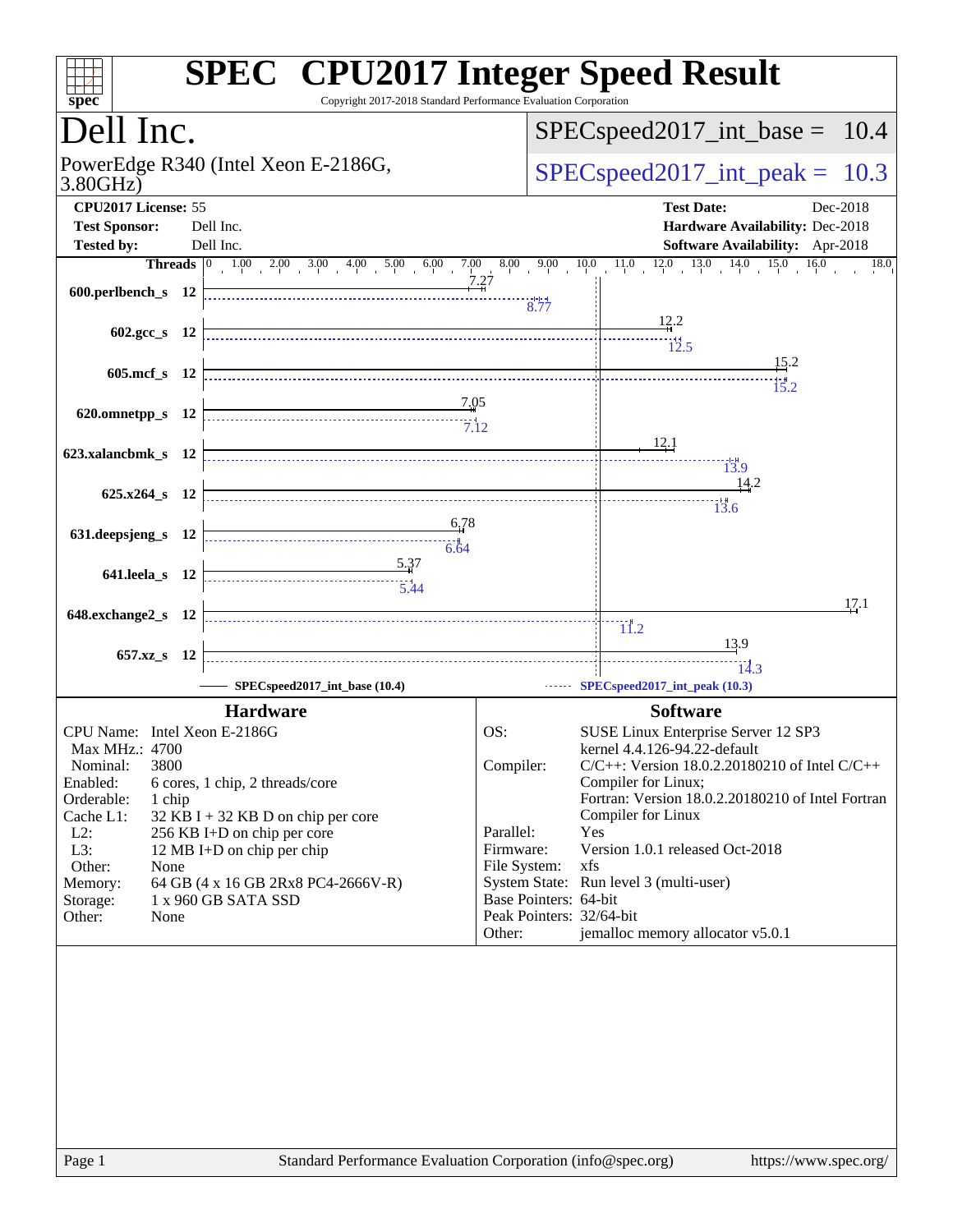

Copyright 2017-2018 Standard Performance Evaluation Corporation

### Dell Inc.

3.80GHz) PowerEdge R340 (Intel Xeon E-2186G,  $\vert$  [SPECspeed2017\\_int\\_peak =](http://www.spec.org/auto/cpu2017/Docs/result-fields.html#SPECspeed2017intpeak) 10.3

 $SPECspeed2017\_int\_base = 10.4$ 

**[Tested by:](http://www.spec.org/auto/cpu2017/Docs/result-fields.html#Testedby)** Dell Inc. **[Software Availability:](http://www.spec.org/auto/cpu2017/Docs/result-fields.html#SoftwareAvailability)** Apr-2018

**[CPU2017 License:](http://www.spec.org/auto/cpu2017/Docs/result-fields.html#CPU2017License)** 55 **[Test Date:](http://www.spec.org/auto/cpu2017/Docs/result-fields.html#TestDate)** Dec-2018 **[Test Sponsor:](http://www.spec.org/auto/cpu2017/Docs/result-fields.html#TestSponsor)** Dell Inc. **[Hardware Availability:](http://www.spec.org/auto/cpu2017/Docs/result-fields.html#HardwareAvailability)** Dec-2018

### **[Results Table](http://www.spec.org/auto/cpu2017/Docs/result-fields.html#ResultsTable)**

|                                      | <b>Base</b>    |                |       |                |       | <b>Peak</b>    |       |                |                |              |                |              |                |              |
|--------------------------------------|----------------|----------------|-------|----------------|-------|----------------|-------|----------------|----------------|--------------|----------------|--------------|----------------|--------------|
| <b>Benchmark</b>                     | <b>Threads</b> | <b>Seconds</b> | Ratio | <b>Seconds</b> | Ratio | <b>Seconds</b> | Ratio | <b>Threads</b> | <b>Seconds</b> | <b>Ratio</b> | <b>Seconds</b> | <b>Ratio</b> | <b>Seconds</b> | <b>Ratio</b> |
| $600.$ perlbench $\mathsf{S}$        | 12             | 244            | 7.27  | 256            | 6.92  | 242            | 7.34  | 12             | 206            | 8.64         | 198            | 8.98         | 202            | 8.77         |
| $602 \text{.} \text{gcc}\text{.}$ s  | 12             | 326            | 12.2  | 329            | 12.1  | 326            | 12.2  | 12             | 320            | 12.5         | 323            | 12.3         | 319            | 12.5         |
| $605$ .mcf s                         | 12             | 310            | 15.2  | 310            | 15.2  | 315            | 15.0  | 12             | 311            | 15.2         | 310            | 15.2         | 315            | 15.0         |
| 620.omnetpp_s                        | 12             | 231            | 7.05  | 234            | 6.98  | 230            | 7.09  | 12             | 229            | 7.12         | 229            | 7.13         | 229            | 7.12         |
| 623.xalancbmk s                      | 12             | 124            | 11.4  | 117            | 12.1  | 115            | 12.3  | 12             | 102            | 14.0         | 102            | 13.9         | 103            | 13.7         |
| 625.x264 s                           | 12             | 126            | 14.0  | 124            | 14.2  | 124            | 14.3  | 12             | 129            | 3.7          | 129            | 13.6         | 131            | 13.5         |
| 631.deepsjeng_s                      | 12             | 214            | 6.70  | 211            | 6.78  | 211            | 6.80  | 12             | 216            | 6.64         | 214            | 6.69         | 216            | 6.64         |
| 641.leela s                          | 12             | 319            | 5.35  | 317            | 5.37  | 313            | 5.45  | 12             | 314            | 5.44         | 313            | 5.45         | 313            | 5.44         |
| 648.exchange2_s                      | 12             | 174            | 16.9  | 172            | 17.1  | 172            | 17.1  | 12             | 262            | 11.2         | 264            | 11.1         | 263            | 11.2         |
| $657.xz$ s                           | 12             | 444            | 13.9  | 444            | 13.9  | 444            | 13.9  | 12             | 433            | 14.3         | 433            | 14.3         | 433            | 14.3         |
| $SPECspeed2017\_int\_base =$<br>10.4 |                |                |       |                |       |                |       |                |                |              |                |              |                |              |

**[SPECspeed2017\\_int\\_peak =](http://www.spec.org/auto/cpu2017/Docs/result-fields.html#SPECspeed2017intpeak) 10.3**

Results appear in the [order in which they were run.](http://www.spec.org/auto/cpu2017/Docs/result-fields.html#RunOrder) Bold underlined text [indicates a median measurement](http://www.spec.org/auto/cpu2017/Docs/result-fields.html#Median).

### **[Operating System Notes](http://www.spec.org/auto/cpu2017/Docs/result-fields.html#OperatingSystemNotes)**

Stack size set to unlimited using "ulimit -s unlimited"

### **[General Notes](http://www.spec.org/auto/cpu2017/Docs/result-fields.html#GeneralNotes)**

Environment variables set by runcpu before the start of the run: KMP\_AFFINITY = "granularity=fine,scatter" LD\_LIBRARY\_PATH = "/home/cpu2017/lib/ia32:/home/cpu2017/lib/intel64:/home/cpu2017/je5.0.1-32:/home/cpu2017/je5.0.1-64" OMP\_STACKSIZE = "192M"

 Binaries compiled on a system with 1x Intel Core i7-4790 CPU + 32GB RAM memory using Redhat Enterprise Linux 7.4 Yes: The test sponsor attests, as of date of publication, that CVE-2017-5754 (Meltdown) is mitigated in the system as tested and documented. Yes: The test sponsor attests, as of date of publication, that CVE-2017-5753 (Spectre variant 1) is mitigated in the system as tested and documented. Yes: The test sponsor attests, as of date of publication, that CVE-2017-5715 (Spectre variant 2) is mitigated in the system as tested and documented. Transparent Huge Pages enabled by default Prior to runcpu invocation Filesystem page cache synced and cleared with: sync; echo 3> /proc/sys/vm/drop\_caches jemalloc, a general purpose malloc implementation built with the RedHat Enterprise 7.4, and the system compiler gcc 4.8.5 sources available from jemalloc.net or <https://github.com/jemalloc/jemalloc/releases>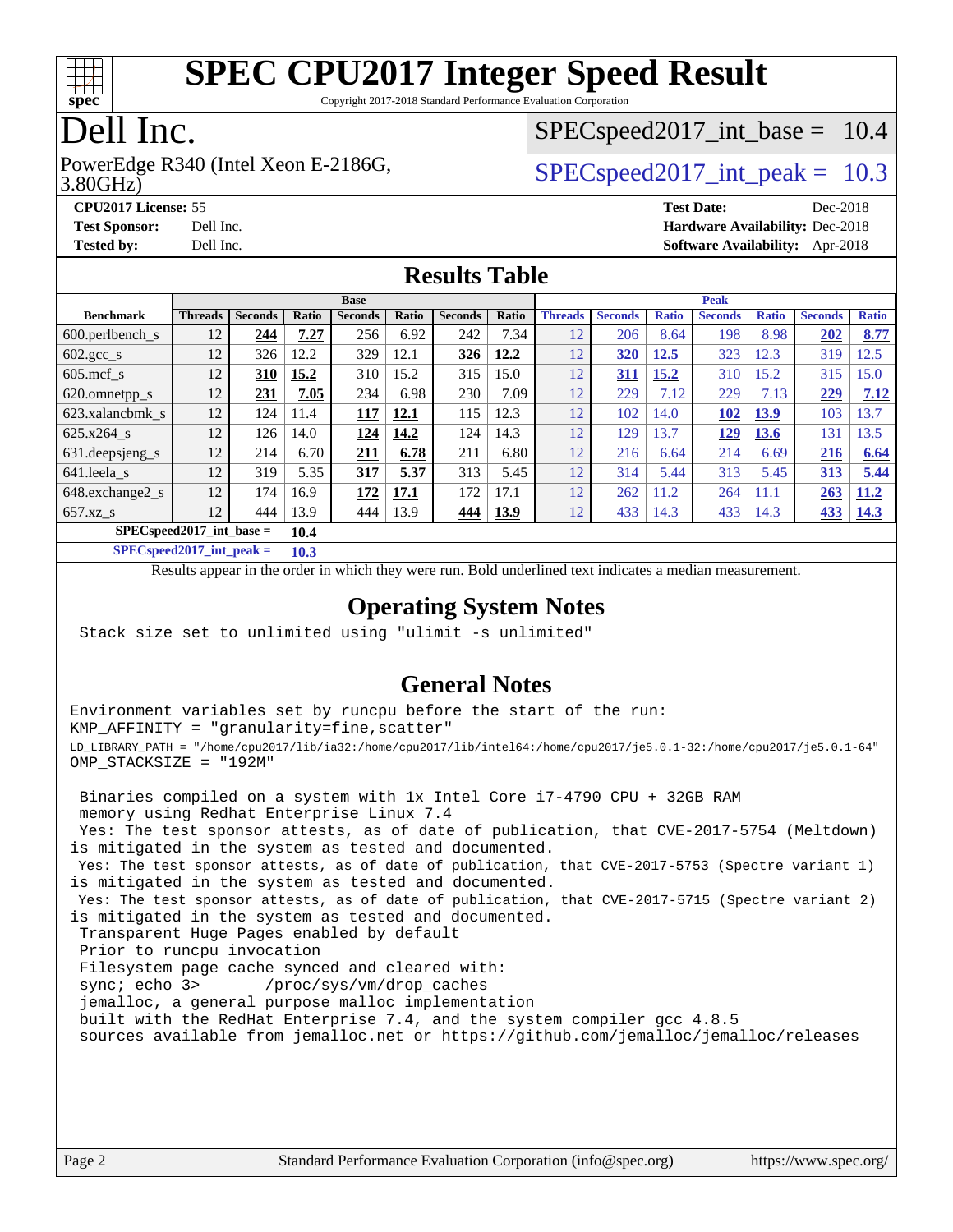

Copyright 2017-2018 Standard Performance Evaluation Corporation

## Dell Inc.

PowerEdge R340 (Intel Xeon E-2186G, 3.80GHz)

[SPECspeed2017\\_int\\_base =](http://www.spec.org/auto/cpu2017/Docs/result-fields.html#SPECspeed2017intbase) 10.4

 $SPECspeed2017\_int\_peak = 10.3$ 

**[CPU2017 License:](http://www.spec.org/auto/cpu2017/Docs/result-fields.html#CPU2017License)** 55 **[Test Date:](http://www.spec.org/auto/cpu2017/Docs/result-fields.html#TestDate)** Dec-2018 **[Test Sponsor:](http://www.spec.org/auto/cpu2017/Docs/result-fields.html#TestSponsor)** Dell Inc. **[Hardware Availability:](http://www.spec.org/auto/cpu2017/Docs/result-fields.html#HardwareAvailability)** Dec-2018 **[Tested by:](http://www.spec.org/auto/cpu2017/Docs/result-fields.html#Testedby)** Dell Inc. **[Software Availability:](http://www.spec.org/auto/cpu2017/Docs/result-fields.html#SoftwareAvailability)** Apr-2018

### **[Platform Notes](http://www.spec.org/auto/cpu2017/Docs/result-fields.html#PlatformNotes)**

| Page 3                                                                         | Standard Performance Evaluation Corporation (info@spec.org)                        | https://www.spec.org/ |  |  |  |  |  |
|--------------------------------------------------------------------------------|------------------------------------------------------------------------------------|-----------------------|--|--|--|--|--|
|                                                                                | (Continued on next page)                                                           |                       |  |  |  |  |  |
|                                                                                |                                                                                    |                       |  |  |  |  |  |
| CPU max MHz:                                                                   | 4700.0000                                                                          |                       |  |  |  |  |  |
| CPU MHz:                                                                       | 4490.899                                                                           |                       |  |  |  |  |  |
| Stepping:                                                                      | 10                                                                                 |                       |  |  |  |  |  |
| Model name:                                                                    | $Intel(R) Xeon(R) E-2186G CPU @ 3.80GHz$                                           |                       |  |  |  |  |  |
| Model:                                                                         | 158                                                                                |                       |  |  |  |  |  |
| Vendor ID:<br>CPU family:                                                      | GenuineIntel<br>6                                                                  |                       |  |  |  |  |  |
| NUMA $node(s):$                                                                | $\mathbf{1}$                                                                       |                       |  |  |  |  |  |
| Socket(s):                                                                     | 1                                                                                  |                       |  |  |  |  |  |
| $Core(s)$ per socket:                                                          | 6                                                                                  |                       |  |  |  |  |  |
| Thread(s) per core:                                                            | $\overline{2}$                                                                     |                       |  |  |  |  |  |
| On-line $CPU(s)$ list:                                                         | $0 - 11$                                                                           |                       |  |  |  |  |  |
| CPU(s):                                                                        | 12                                                                                 |                       |  |  |  |  |  |
| Byte Order:                                                                    | Little Endian                                                                      |                       |  |  |  |  |  |
| CPU op-mode(s): $32-bit, 64-bit$                                               |                                                                                    |                       |  |  |  |  |  |
| Architecture: x86_64                                                           |                                                                                    |                       |  |  |  |  |  |
| From 1scpu:                                                                    |                                                                                    |                       |  |  |  |  |  |
| physical 0: cores 0 1 2 3 4 5                                                  |                                                                                    |                       |  |  |  |  |  |
| siblings : 12                                                                  |                                                                                    |                       |  |  |  |  |  |
| cpu cores : 6                                                                  | excerpts from /proc/cpuinfo might not be reliable. Use with caution.)              |                       |  |  |  |  |  |
|                                                                                | cores, siblings (Caution: counting these is hw and system dependent. The following |                       |  |  |  |  |  |
| 12 "processors"                                                                |                                                                                    |                       |  |  |  |  |  |
| 1 "physical id"s (chips)                                                       |                                                                                    |                       |  |  |  |  |  |
|                                                                                | model name : Intel(R) Xeon(R) E-2186G CPU @ 3.80GHz                                |                       |  |  |  |  |  |
| From /proc/cpuinfo                                                             |                                                                                    |                       |  |  |  |  |  |
|                                                                                |                                                                                    |                       |  |  |  |  |  |
|                                                                                | https://www.spec.org/cpu2017/Docs/config.html#sysinfo                              |                       |  |  |  |  |  |
| For more information on this section, see                                      | SUT (System Under Test) info as seen by some common utilities.                     |                       |  |  |  |  |  |
|                                                                                |                                                                                    |                       |  |  |  |  |  |
| running on linux-bx7m Thu Dec 6 08:32:29 2018                                  |                                                                                    |                       |  |  |  |  |  |
|                                                                                | Rev: r5974 of 2018-05-19 9bcde8f2999c33d61f64985e45859ea9                          |                       |  |  |  |  |  |
| Sysinfo program /home/cpu2017/bin/sysinfo                                      |                                                                                    |                       |  |  |  |  |  |
| PCI ASPM L1 Link Power Management disabled                                     |                                                                                    |                       |  |  |  |  |  |
| CPU Interconnect Bus Link Power Management disabled                            |                                                                                    |                       |  |  |  |  |  |
| Logical Processor enabled                                                      |                                                                                    |                       |  |  |  |  |  |
| Memory Patrol Scrub disabled                                                   |                                                                                    |                       |  |  |  |  |  |
| Uncore Frequency set to Dynamic<br>Energy Efficiency Policy set to Performance |                                                                                    |                       |  |  |  |  |  |
| C1E disabled                                                                   |                                                                                    |                       |  |  |  |  |  |
| C States set to Autonomous                                                     |                                                                                    |                       |  |  |  |  |  |
|                                                                                | CPU Performance set to Maximum Performance                                         |                       |  |  |  |  |  |
| System Profile set to Custom                                                   |                                                                                    |                       |  |  |  |  |  |
| Virtualization Technology disabled                                             |                                                                                    |                       |  |  |  |  |  |
| BIOS settings:                                                                 |                                                                                    |                       |  |  |  |  |  |
|                                                                                |                                                                                    |                       |  |  |  |  |  |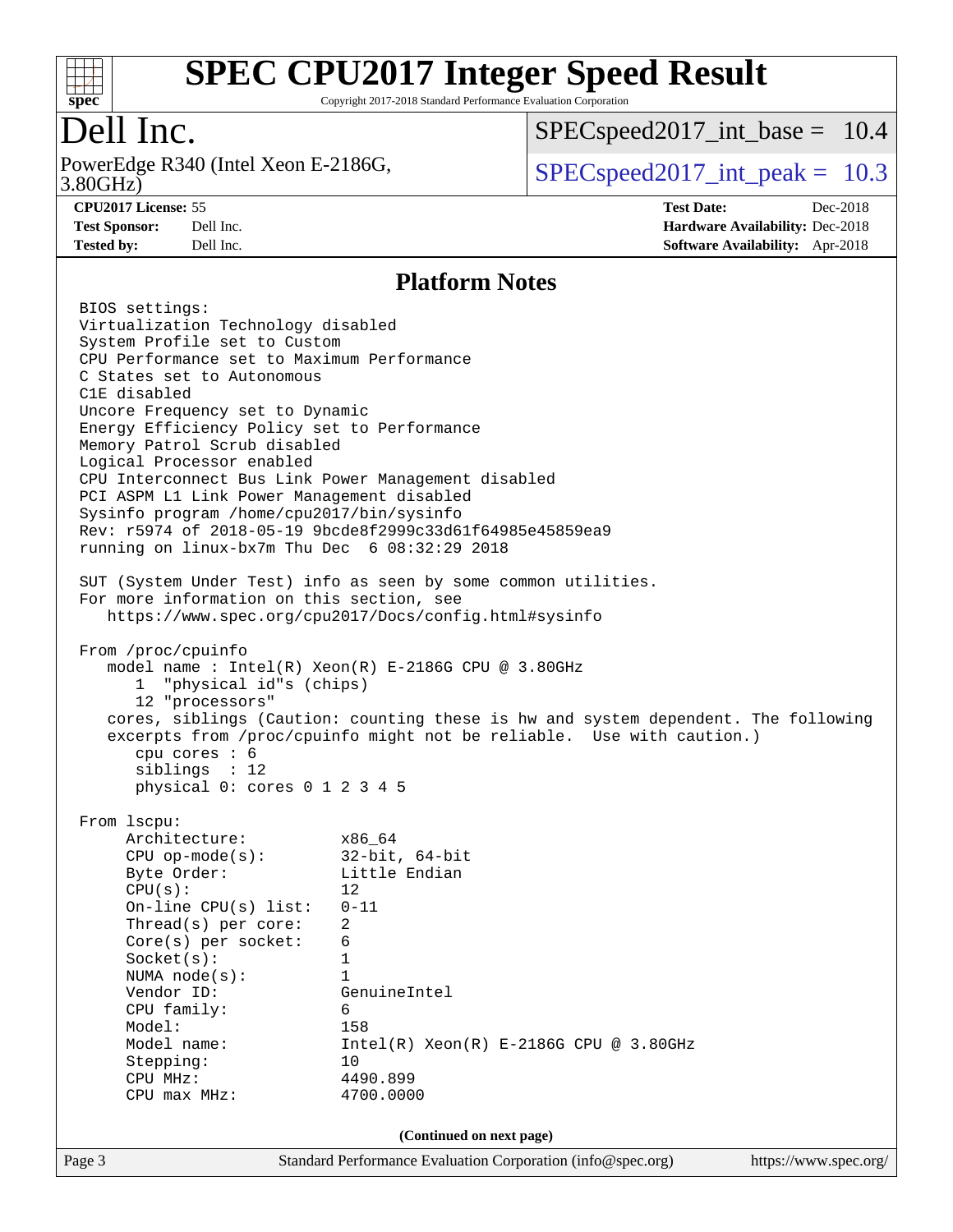

Copyright 2017-2018 Standard Performance Evaluation Corporation

## Dell Inc.

PowerEdge R340 (Intel Xeon E-2186G, 3.80GHz)

[SPECspeed2017\\_int\\_base =](http://www.spec.org/auto/cpu2017/Docs/result-fields.html#SPECspeed2017intbase) 10.4

 $SPECspeed2017\_int\_peak = 10.3$ 

#### **[CPU2017 License:](http://www.spec.org/auto/cpu2017/Docs/result-fields.html#CPU2017License)** 55 **[Test Date:](http://www.spec.org/auto/cpu2017/Docs/result-fields.html#TestDate)** Dec-2018

**[Test Sponsor:](http://www.spec.org/auto/cpu2017/Docs/result-fields.html#TestSponsor)** Dell Inc. **[Hardware Availability:](http://www.spec.org/auto/cpu2017/Docs/result-fields.html#HardwareAvailability)** Dec-2018 **[Tested by:](http://www.spec.org/auto/cpu2017/Docs/result-fields.html#Testedby)** Dell Inc. **[Software Availability:](http://www.spec.org/auto/cpu2017/Docs/result-fields.html#SoftwareAvailability)** Apr-2018

**[Platform Notes \(Continued\)](http://www.spec.org/auto/cpu2017/Docs/result-fields.html#PlatformNotes)**

| 1 macrozini 1 volco (Continueu)                                                                                                                                                                                                                                                                                                                                                                                                                                                                                                                                                                                                                                                                                                                                                                                                                                                                                                                                                             |
|---------------------------------------------------------------------------------------------------------------------------------------------------------------------------------------------------------------------------------------------------------------------------------------------------------------------------------------------------------------------------------------------------------------------------------------------------------------------------------------------------------------------------------------------------------------------------------------------------------------------------------------------------------------------------------------------------------------------------------------------------------------------------------------------------------------------------------------------------------------------------------------------------------------------------------------------------------------------------------------------|
| CPU min MHz:<br>800.0000<br>BogoMIPS:<br>7583.97<br>Virtualization:<br>$VT - x$<br>32K<br>L1d cache:<br>Lli cache:<br>32K<br>$L2$ cache:<br>256K<br>L3 cache:<br>12288K<br>$0 - 11$<br>NUMA $node0$ $CPU(s)$ :<br>Flags:<br>fpu vme de pse tsc msr pae mce cx8 apic sep mtrr pge mca cmov<br>pat pse36 clflush dts acpi mmx fxsr sse sse2 ss ht tm pbe syscall nx pdpelgb rdtscp<br>lm constant_tsc art arch_perfmon pebs bts rep_good nopl xtopology nonstop_tsc<br>aperfmperf eagerfpu pni pclmulqdq dtes64 monitor ds_cpl vmx smx est tm2 ssse3 sdbg<br>fma cx16 xtpr pdcm pcid sse4_1 sse4_2 x2apic movbe popcnt tsc_deadline_timer aes<br>xsave avx f16c rdrand lahf_lm abm 3dnowprefetch ida arat epb invpcid_single pln pts<br>dtherm hwp hwp_act_window hwp_epp intel_pt rsb_ctxsw spec_ctrl stibp retpoline<br>kaiser tpr_shadow vnmi flexpriority ept vpid fsgsbase tsc_adjust bmil hle avx2 smep<br>bmi2 erms invpcid rtm mpx rdseed adx smap clflushopt xsaveopt xsavec xgetbvl |
| /proc/cpuinfo cache data<br>cache size : 12288 KB                                                                                                                                                                                                                                                                                                                                                                                                                                                                                                                                                                                                                                                                                                                                                                                                                                                                                                                                           |
| From numactl --hardware WARNING: a numactl 'node' might or might not correspond to a<br>physical chip.<br>available: 1 nodes (0)<br>node 0 cpus: 0 1 2 3 4 5 6 7 8 9 10 11<br>node 0 size: 64276 MB<br>node 0 free: 62700 MB<br>node distances:<br>node 0<br>0: 10                                                                                                                                                                                                                                                                                                                                                                                                                                                                                                                                                                                                                                                                                                                          |
| From /proc/meminfo<br>MemTotal:<br>65818632 kB<br>HugePages_Total:<br>0<br>Hugepagesize:<br>2048 kB                                                                                                                                                                                                                                                                                                                                                                                                                                                                                                                                                                                                                                                                                                                                                                                                                                                                                         |
| /usr/bin/lsb_release -d<br>SUSE Linux Enterprise Server 12 SP3                                                                                                                                                                                                                                                                                                                                                                                                                                                                                                                                                                                                                                                                                                                                                                                                                                                                                                                              |
| From /etc/*release* /etc/*version*<br>SuSE-release:<br>SUSE Linux Enterprise Server 12 (x86_64)<br>$VERSION = 12$<br>PATCHLEVEL = 3<br># This file is deprecated and will be removed in a future service pack or release.<br># Please check /etc/os-release for details about this release.<br>os-release:                                                                                                                                                                                                                                                                                                                                                                                                                                                                                                                                                                                                                                                                                  |

**(Continued on next page)**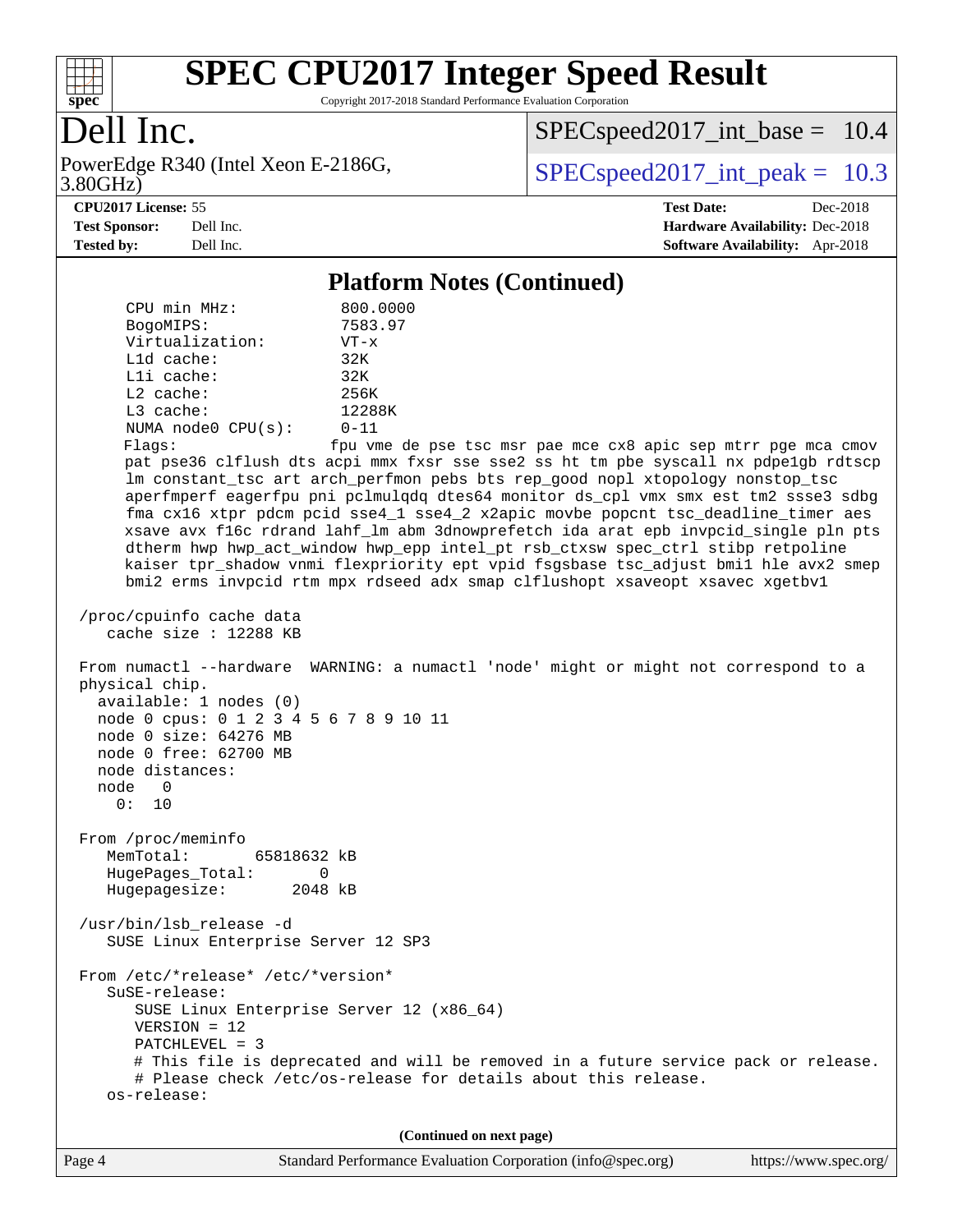

Copyright 2017-2018 Standard Performance Evaluation Corporation

## Dell Inc.

3.80GHz) PowerEdge R340 (Intel Xeon E-2186G,  $\vert$  [SPECspeed2017\\_int\\_peak =](http://www.spec.org/auto/cpu2017/Docs/result-fields.html#SPECspeed2017intpeak) 10.3

 $SPECspeed2017\_int\_base = 10.4$ 

**[CPU2017 License:](http://www.spec.org/auto/cpu2017/Docs/result-fields.html#CPU2017License)** 55 **[Test Date:](http://www.spec.org/auto/cpu2017/Docs/result-fields.html#TestDate)** Dec-2018 **[Test Sponsor:](http://www.spec.org/auto/cpu2017/Docs/result-fields.html#TestSponsor)** Dell Inc. **[Hardware Availability:](http://www.spec.org/auto/cpu2017/Docs/result-fields.html#HardwareAvailability)** Dec-2018 **[Tested by:](http://www.spec.org/auto/cpu2017/Docs/result-fields.html#Testedby)** Dell Inc. **[Software Availability:](http://www.spec.org/auto/cpu2017/Docs/result-fields.html#SoftwareAvailability)** Apr-2018

### **[Platform Notes \(Continued\)](http://www.spec.org/auto/cpu2017/Docs/result-fields.html#PlatformNotes)**

 NAME="SLES" VERSION="12-SP3" VERSION\_ID="12.3" PRETTY\_NAME="SUSE Linux Enterprise Server 12 SP3" ID="sles" ANSI\_COLOR="0;32" CPE\_NAME="cpe:/o:suse:sles:12:sp3"

uname -a:

 Linux linux-bx7m 4.4.126-94.22-default #1 SMP Wed Apr 11 07:45:03 UTC 2018 (9649989) x86\_64 x86\_64 x86\_64 GNU/Linux

Kernel self-reported vulnerability status:

 CVE-2017-5754 (Meltdown): Mitigation: PTI CVE-2017-5753 (Spectre variant 1): Mitigation: \_\_user pointer sanitization CVE-2017-5715 (Spectre variant 2): Mitigation: IBRS+IBPB

run-level 3 Dec 6 08:32 last=5

 SPEC is set to: /home/cpu2017 Filesystem Type Size Used Avail Use% Mounted on /dev/sda2 xfs 300G 16G 285G 6% /

 Additional information from dmidecode follows. WARNING: Use caution when you interpret this section. The 'dmidecode' program reads system data which is "intended to allow hardware to be accurately determined", but the intent may not be met, as there are frequent changes to hardware, firmware, and the "DMTF SMBIOS" standard. BIOS Dell Inc. 1.0.1 10/19/2018 Memory: 3x 00AD00000A02 HMA82GU7CJR8N-VK 16 GB 2 rank 2666 1x 00AD00000A07 HMA82GU7CJR8N-VK 16 GB 2 rank 2666

(End of data from sysinfo program)

### **[Compiler Version Notes](http://www.spec.org/auto/cpu2017/Docs/result-fields.html#CompilerVersionNotes)**

Page 5 Standard Performance Evaluation Corporation [\(info@spec.org\)](mailto:info@spec.org) <https://www.spec.org/> ============================================================================== CC 600.perlbench\_s(base) 602.gcc\_s(base) 605.mcf\_s(base) 625.x264\_s(base) 657.xz\_s(base) ----------------------------------------------------------------------------- icc (ICC) 18.0.2 20180210 Copyright (C) 1985-2018 Intel Corporation. All rights reserved. ------------------------------------------------------------------------------ ============================================================================== **(Continued on next page)**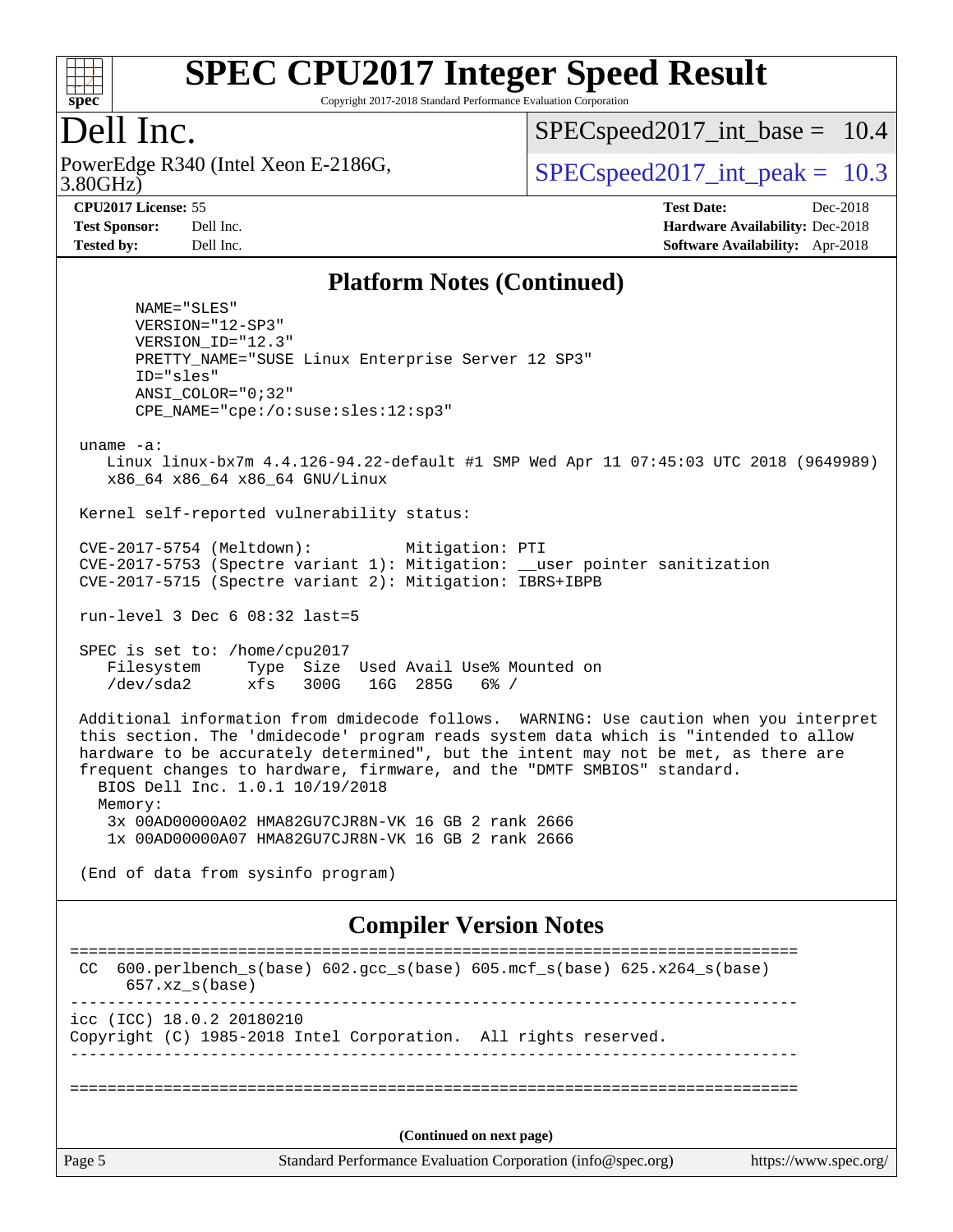

Copyright 2017-2018 Standard Performance Evaluation Corporation

## Dell Inc.

3.80GHz) PowerEdge R340 (Intel Xeon E-2186G,  $\text{SPEC speed2017\_int\_peak} = 10.3$ 

[SPECspeed2017\\_int\\_base =](http://www.spec.org/auto/cpu2017/Docs/result-fields.html#SPECspeed2017intbase) 10.4

**[CPU2017 License:](http://www.spec.org/auto/cpu2017/Docs/result-fields.html#CPU2017License)** 55 **[Test Date:](http://www.spec.org/auto/cpu2017/Docs/result-fields.html#TestDate)** Decree 2018 **Date:** Decree 2018 **Date:** Decree 2018 **Date:** Decree 2018 **Date:** Decree 2018 **Date:** Decree 2018 **Date:** Decree 2018 **Date:** Decree 2018 **Date:** Decree 2018 **Date:** Decree

| <b>Test Sponsor:</b> | Dell Ir |
|----------------------|---------|
| Tested hy.           | Dell Ir |

| <b>CPU2017 License: 55</b> |           | <b>Test Date:</b>                      | Dec-2018 |
|----------------------------|-----------|----------------------------------------|----------|
| <b>Test Sponsor:</b>       | Dell Inc. | <b>Hardware Availability: Dec-2018</b> |          |
| Tested by:                 | Dell Inc. | <b>Software Availability:</b> Apr-2018 |          |

### **[Compiler Version Notes \(Continued\)](http://www.spec.org/auto/cpu2017/Docs/result-fields.html#CompilerVersionNotes)**

| CC | $657. xz$ <sub>_<math>s</math></sub> (peak) | 600.perlbench_s(peak) 602.gcc_s(peak) 605.mcf_s(peak) 625.x264_s(peak)                          |  |
|----|---------------------------------------------|-------------------------------------------------------------------------------------------------|--|
|    | icc (ICC) 18.0.2 20180210                   | Copyright (C) 1985-2018 Intel Corporation. All rights reserved.                                 |  |
|    | $641.$ leela_s(base)                        | CXXC 620.omnetpp_s(base) 623.xalancbmk_s(base) 631.deepsjeng_s(base)                            |  |
|    | icpc (ICC) 18.0.2 20180210                  | Copyright (C) 1985-2018 Intel Corporation. All rights reserved.                                 |  |
|    | $641.$ leela_s(peak)                        | CXXC 620.omnetpp $s(\text{peak})$ 623.xalancbmk $s(\text{peak})$ 631.deepsjeng $s(\text{peak})$ |  |
|    | icpc (ICC) 18.0.2 20180210                  | Copyright (C) 1985-2018 Intel Corporation. All rights reserved.                                 |  |
|    | $FC$ 648. exchange $2_s$ (base)             |                                                                                                 |  |
|    | ifort (IFORT) 18.0.2 20180210               | Copyright (C) 1985-2018 Intel Corporation. All rights reserved.                                 |  |
|    | FC 648.exchange2_s(peak)                    |                                                                                                 |  |
|    | ifort (IFORT) 18.0.2 20180210               | Copyright (C) 1985-2018 Intel Corporation. All rights reserved.                                 |  |

## **[Base Compiler Invocation](http://www.spec.org/auto/cpu2017/Docs/result-fields.html#BaseCompilerInvocation)**

[C benchmarks](http://www.spec.org/auto/cpu2017/Docs/result-fields.html#Cbenchmarks): [icc -m64 -std=c11](http://www.spec.org/cpu2017/results/res2018q4/cpu2017-20181210-10198.flags.html#user_CCbase_intel_icc_64bit_c11_33ee0cdaae7deeeab2a9725423ba97205ce30f63b9926c2519791662299b76a0318f32ddfffdc46587804de3178b4f9328c46fa7c2b0cd779d7a61945c91cd35)

[C++ benchmarks:](http://www.spec.org/auto/cpu2017/Docs/result-fields.html#CXXbenchmarks) [icpc -m64](http://www.spec.org/cpu2017/results/res2018q4/cpu2017-20181210-10198.flags.html#user_CXXbase_intel_icpc_64bit_4ecb2543ae3f1412ef961e0650ca070fec7b7afdcd6ed48761b84423119d1bf6bdf5cad15b44d48e7256388bc77273b966e5eb805aefd121eb22e9299b2ec9d9)

**(Continued on next page)**

Page 6 Standard Performance Evaluation Corporation [\(info@spec.org\)](mailto:info@spec.org) <https://www.spec.org/>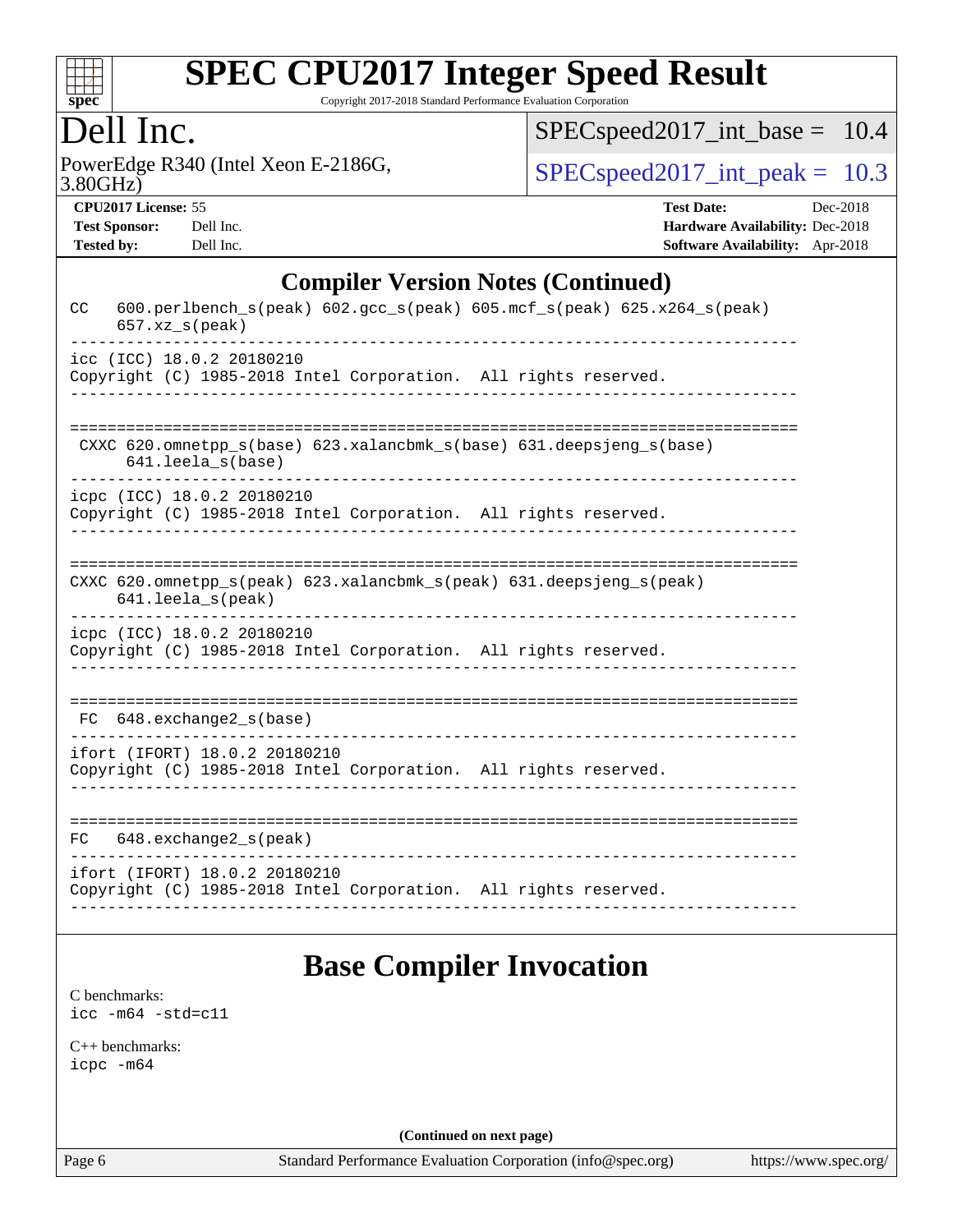

Copyright 2017-2018 Standard Performance Evaluation Corporation

## Dell Inc.

3.80GHz) PowerEdge R340 (Intel Xeon E-2186G,  $\vert$  [SPECspeed2017\\_int\\_peak =](http://www.spec.org/auto/cpu2017/Docs/result-fields.html#SPECspeed2017intpeak) 10.3

 $SPECspeed2017\_int\_base = 10.4$ 

**[CPU2017 License:](http://www.spec.org/auto/cpu2017/Docs/result-fields.html#CPU2017License)** 55 **[Test Date:](http://www.spec.org/auto/cpu2017/Docs/result-fields.html#TestDate)** Dec-2018 **[Test Sponsor:](http://www.spec.org/auto/cpu2017/Docs/result-fields.html#TestSponsor)** Dell Inc. **[Hardware Availability:](http://www.spec.org/auto/cpu2017/Docs/result-fields.html#HardwareAvailability)** Dec-2018 **[Tested by:](http://www.spec.org/auto/cpu2017/Docs/result-fields.html#Testedby)** Dell Inc. **[Software Availability:](http://www.spec.org/auto/cpu2017/Docs/result-fields.html#SoftwareAvailability)** Apr-2018

## **[Base Compiler Invocation \(Continued\)](http://www.spec.org/auto/cpu2017/Docs/result-fields.html#BaseCompilerInvocation)**

[Fortran benchmarks](http://www.spec.org/auto/cpu2017/Docs/result-fields.html#Fortranbenchmarks):

[ifort -m64](http://www.spec.org/cpu2017/results/res2018q4/cpu2017-20181210-10198.flags.html#user_FCbase_intel_ifort_64bit_24f2bb282fbaeffd6157abe4f878425411749daecae9a33200eee2bee2fe76f3b89351d69a8130dd5949958ce389cf37ff59a95e7a40d588e8d3a57e0c3fd751)

### **[Base Portability Flags](http://www.spec.org/auto/cpu2017/Docs/result-fields.html#BasePortabilityFlags)**

 600.perlbench\_s: [-DSPEC\\_LP64](http://www.spec.org/cpu2017/results/res2018q4/cpu2017-20181210-10198.flags.html#b600.perlbench_s_basePORTABILITY_DSPEC_LP64) [-DSPEC\\_LINUX\\_X64](http://www.spec.org/cpu2017/results/res2018q4/cpu2017-20181210-10198.flags.html#b600.perlbench_s_baseCPORTABILITY_DSPEC_LINUX_X64) 602.gcc\_s: [-DSPEC\\_LP64](http://www.spec.org/cpu2017/results/res2018q4/cpu2017-20181210-10198.flags.html#suite_basePORTABILITY602_gcc_s_DSPEC_LP64) 605.mcf\_s: [-DSPEC\\_LP64](http://www.spec.org/cpu2017/results/res2018q4/cpu2017-20181210-10198.flags.html#suite_basePORTABILITY605_mcf_s_DSPEC_LP64) 620.omnetpp\_s: [-DSPEC\\_LP64](http://www.spec.org/cpu2017/results/res2018q4/cpu2017-20181210-10198.flags.html#suite_basePORTABILITY620_omnetpp_s_DSPEC_LP64) 623.xalancbmk\_s: [-DSPEC\\_LP64](http://www.spec.org/cpu2017/results/res2018q4/cpu2017-20181210-10198.flags.html#suite_basePORTABILITY623_xalancbmk_s_DSPEC_LP64) [-DSPEC\\_LINUX](http://www.spec.org/cpu2017/results/res2018q4/cpu2017-20181210-10198.flags.html#b623.xalancbmk_s_baseCXXPORTABILITY_DSPEC_LINUX) 625.x264\_s: [-DSPEC\\_LP64](http://www.spec.org/cpu2017/results/res2018q4/cpu2017-20181210-10198.flags.html#suite_basePORTABILITY625_x264_s_DSPEC_LP64) 631.deepsjeng\_s: [-DSPEC\\_LP64](http://www.spec.org/cpu2017/results/res2018q4/cpu2017-20181210-10198.flags.html#suite_basePORTABILITY631_deepsjeng_s_DSPEC_LP64) 641.leela\_s: [-DSPEC\\_LP64](http://www.spec.org/cpu2017/results/res2018q4/cpu2017-20181210-10198.flags.html#suite_basePORTABILITY641_leela_s_DSPEC_LP64) 648.exchange2\_s: [-DSPEC\\_LP64](http://www.spec.org/cpu2017/results/res2018q4/cpu2017-20181210-10198.flags.html#suite_basePORTABILITY648_exchange2_s_DSPEC_LP64) 657.xz\_s: [-DSPEC\\_LP64](http://www.spec.org/cpu2017/results/res2018q4/cpu2017-20181210-10198.flags.html#suite_basePORTABILITY657_xz_s_DSPEC_LP64)

## **[Base Optimization Flags](http://www.spec.org/auto/cpu2017/Docs/result-fields.html#BaseOptimizationFlags)**

#### [C benchmarks](http://www.spec.org/auto/cpu2017/Docs/result-fields.html#Cbenchmarks):

[-Wl,-z,muldefs](http://www.spec.org/cpu2017/results/res2018q4/cpu2017-20181210-10198.flags.html#user_CCbase_link_force_multiple1_b4cbdb97b34bdee9ceefcfe54f4c8ea74255f0b02a4b23e853cdb0e18eb4525ac79b5a88067c842dd0ee6996c24547a27a4b99331201badda8798ef8a743f577) [-xCORE-AVX2](http://www.spec.org/cpu2017/results/res2018q4/cpu2017-20181210-10198.flags.html#user_CCbase_f-xCORE-AVX2) [-ipo](http://www.spec.org/cpu2017/results/res2018q4/cpu2017-20181210-10198.flags.html#user_CCbase_f-ipo) [-O3](http://www.spec.org/cpu2017/results/res2018q4/cpu2017-20181210-10198.flags.html#user_CCbase_f-O3) [-no-prec-div](http://www.spec.org/cpu2017/results/res2018q4/cpu2017-20181210-10198.flags.html#user_CCbase_f-no-prec-div) [-qopt-mem-layout-trans=3](http://www.spec.org/cpu2017/results/res2018q4/cpu2017-20181210-10198.flags.html#user_CCbase_f-qopt-mem-layout-trans_de80db37974c74b1f0e20d883f0b675c88c3b01e9d123adea9b28688d64333345fb62bc4a798493513fdb68f60282f9a726aa07f478b2f7113531aecce732043) [-qopenmp](http://www.spec.org/cpu2017/results/res2018q4/cpu2017-20181210-10198.flags.html#user_CCbase_qopenmp_16be0c44f24f464004c6784a7acb94aca937f053568ce72f94b139a11c7c168634a55f6653758ddd83bcf7b8463e8028bb0b48b77bcddc6b78d5d95bb1df2967) [-DSPEC\\_OPENMP](http://www.spec.org/cpu2017/results/res2018q4/cpu2017-20181210-10198.flags.html#suite_CCbase_DSPEC_OPENMP) [-L/usr/local/je5.0.1-64/lib](http://www.spec.org/cpu2017/results/res2018q4/cpu2017-20181210-10198.flags.html#user_CCbase_jemalloc_link_path64_4b10a636b7bce113509b17f3bd0d6226c5fb2346b9178c2d0232c14f04ab830f976640479e5c33dc2bcbbdad86ecfb6634cbbd4418746f06f368b512fced5394) [-ljemalloc](http://www.spec.org/cpu2017/results/res2018q4/cpu2017-20181210-10198.flags.html#user_CCbase_jemalloc_link_lib_d1249b907c500fa1c0672f44f562e3d0f79738ae9e3c4a9c376d49f265a04b9c99b167ecedbf6711b3085be911c67ff61f150a17b3472be731631ba4d0471706)

#### [C++ benchmarks:](http://www.spec.org/auto/cpu2017/Docs/result-fields.html#CXXbenchmarks)

[-Wl,-z,muldefs](http://www.spec.org/cpu2017/results/res2018q4/cpu2017-20181210-10198.flags.html#user_CXXbase_link_force_multiple1_b4cbdb97b34bdee9ceefcfe54f4c8ea74255f0b02a4b23e853cdb0e18eb4525ac79b5a88067c842dd0ee6996c24547a27a4b99331201badda8798ef8a743f577) [-xCORE-AVX2](http://www.spec.org/cpu2017/results/res2018q4/cpu2017-20181210-10198.flags.html#user_CXXbase_f-xCORE-AVX2) [-ipo](http://www.spec.org/cpu2017/results/res2018q4/cpu2017-20181210-10198.flags.html#user_CXXbase_f-ipo) [-O3](http://www.spec.org/cpu2017/results/res2018q4/cpu2017-20181210-10198.flags.html#user_CXXbase_f-O3) [-no-prec-div](http://www.spec.org/cpu2017/results/res2018q4/cpu2017-20181210-10198.flags.html#user_CXXbase_f-no-prec-div) [-qopt-mem-layout-trans=3](http://www.spec.org/cpu2017/results/res2018q4/cpu2017-20181210-10198.flags.html#user_CXXbase_f-qopt-mem-layout-trans_de80db37974c74b1f0e20d883f0b675c88c3b01e9d123adea9b28688d64333345fb62bc4a798493513fdb68f60282f9a726aa07f478b2f7113531aecce732043) [-L/usr/local/je5.0.1-64/lib](http://www.spec.org/cpu2017/results/res2018q4/cpu2017-20181210-10198.flags.html#user_CXXbase_jemalloc_link_path64_4b10a636b7bce113509b17f3bd0d6226c5fb2346b9178c2d0232c14f04ab830f976640479e5c33dc2bcbbdad86ecfb6634cbbd4418746f06f368b512fced5394) [-ljemalloc](http://www.spec.org/cpu2017/results/res2018q4/cpu2017-20181210-10198.flags.html#user_CXXbase_jemalloc_link_lib_d1249b907c500fa1c0672f44f562e3d0f79738ae9e3c4a9c376d49f265a04b9c99b167ecedbf6711b3085be911c67ff61f150a17b3472be731631ba4d0471706)

#### [Fortran benchmarks](http://www.spec.org/auto/cpu2017/Docs/result-fields.html#Fortranbenchmarks):

[-Wl,-z,muldefs](http://www.spec.org/cpu2017/results/res2018q4/cpu2017-20181210-10198.flags.html#user_FCbase_link_force_multiple1_b4cbdb97b34bdee9ceefcfe54f4c8ea74255f0b02a4b23e853cdb0e18eb4525ac79b5a88067c842dd0ee6996c24547a27a4b99331201badda8798ef8a743f577) [-xCORE-AVX2](http://www.spec.org/cpu2017/results/res2018q4/cpu2017-20181210-10198.flags.html#user_FCbase_f-xCORE-AVX2) [-ipo](http://www.spec.org/cpu2017/results/res2018q4/cpu2017-20181210-10198.flags.html#user_FCbase_f-ipo) [-O3](http://www.spec.org/cpu2017/results/res2018q4/cpu2017-20181210-10198.flags.html#user_FCbase_f-O3) [-no-prec-div](http://www.spec.org/cpu2017/results/res2018q4/cpu2017-20181210-10198.flags.html#user_FCbase_f-no-prec-div) [-qopt-mem-layout-trans=3](http://www.spec.org/cpu2017/results/res2018q4/cpu2017-20181210-10198.flags.html#user_FCbase_f-qopt-mem-layout-trans_de80db37974c74b1f0e20d883f0b675c88c3b01e9d123adea9b28688d64333345fb62bc4a798493513fdb68f60282f9a726aa07f478b2f7113531aecce732043) [-nostandard-realloc-lhs](http://www.spec.org/cpu2017/results/res2018q4/cpu2017-20181210-10198.flags.html#user_FCbase_f_2003_std_realloc_82b4557e90729c0f113870c07e44d33d6f5a304b4f63d4c15d2d0f1fab99f5daaed73bdb9275d9ae411527f28b936061aa8b9c8f2d63842963b95c9dd6426b8a) [-L/usr/local/je5.0.1-64/lib](http://www.spec.org/cpu2017/results/res2018q4/cpu2017-20181210-10198.flags.html#user_FCbase_jemalloc_link_path64_4b10a636b7bce113509b17f3bd0d6226c5fb2346b9178c2d0232c14f04ab830f976640479e5c33dc2bcbbdad86ecfb6634cbbd4418746f06f368b512fced5394) [-ljemalloc](http://www.spec.org/cpu2017/results/res2018q4/cpu2017-20181210-10198.flags.html#user_FCbase_jemalloc_link_lib_d1249b907c500fa1c0672f44f562e3d0f79738ae9e3c4a9c376d49f265a04b9c99b167ecedbf6711b3085be911c67ff61f150a17b3472be731631ba4d0471706)

## **[Peak Compiler Invocation](http://www.spec.org/auto/cpu2017/Docs/result-fields.html#PeakCompilerInvocation)**

[C benchmarks](http://www.spec.org/auto/cpu2017/Docs/result-fields.html#Cbenchmarks): [icc -m64 -std=c11](http://www.spec.org/cpu2017/results/res2018q4/cpu2017-20181210-10198.flags.html#user_CCpeak_intel_icc_64bit_c11_33ee0cdaae7deeeab2a9725423ba97205ce30f63b9926c2519791662299b76a0318f32ddfffdc46587804de3178b4f9328c46fa7c2b0cd779d7a61945c91cd35)

[C++ benchmarks \(except as noted below\):](http://www.spec.org/auto/cpu2017/Docs/result-fields.html#CXXbenchmarksexceptasnotedbelow) [icpc -m64](http://www.spec.org/cpu2017/results/res2018q4/cpu2017-20181210-10198.flags.html#user_CXXpeak_intel_icpc_64bit_4ecb2543ae3f1412ef961e0650ca070fec7b7afdcd6ed48761b84423119d1bf6bdf5cad15b44d48e7256388bc77273b966e5eb805aefd121eb22e9299b2ec9d9)

**(Continued on next page)**

Page 7 Standard Performance Evaluation Corporation [\(info@spec.org\)](mailto:info@spec.org) <https://www.spec.org/>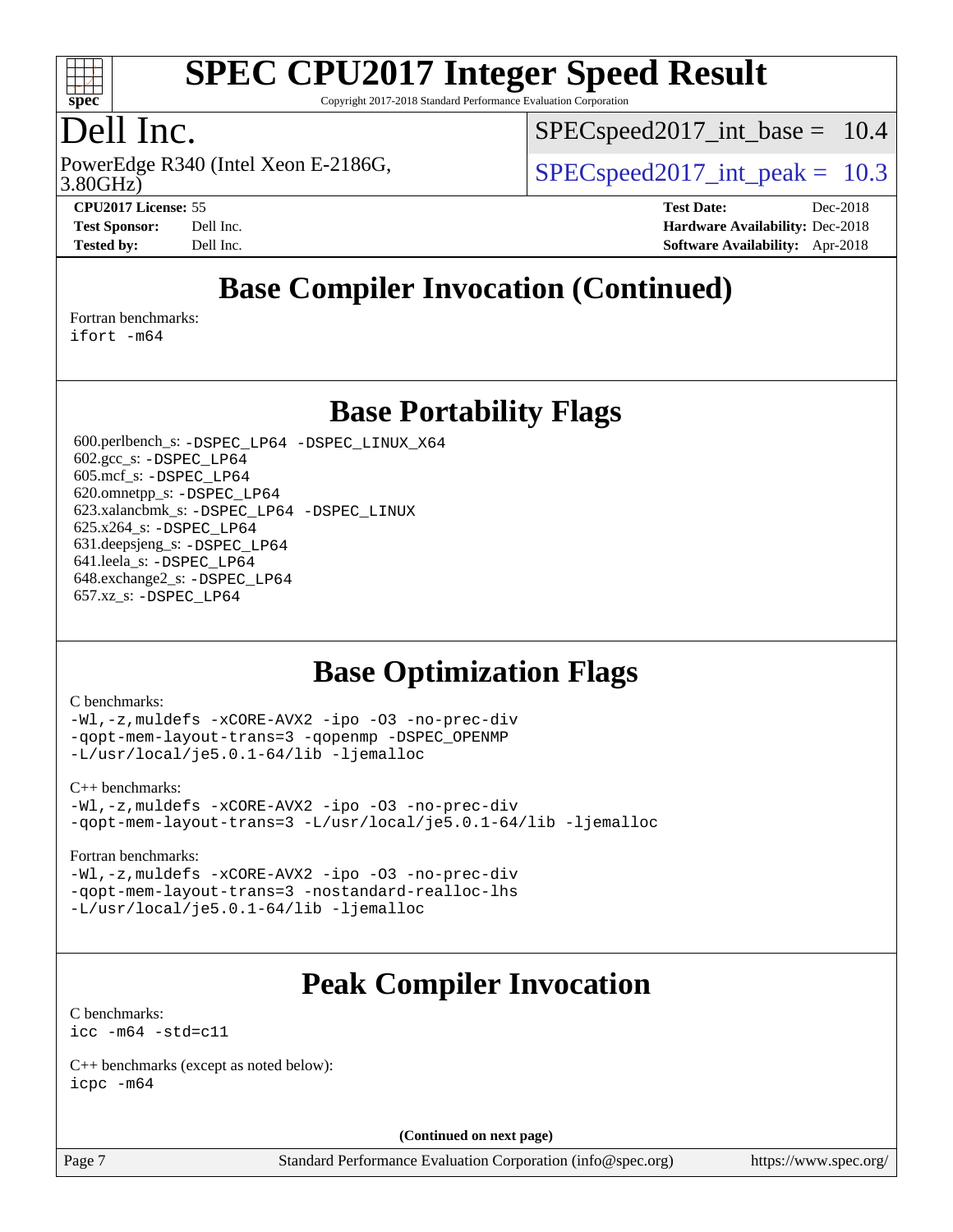

Copyright 2017-2018 Standard Performance Evaluation Corporation

## Dell Inc.

3.80GHz)

 $SPECspeed2017\_int\_base = 10.4$ 

PowerEdge R340 (Intel Xeon E-2186G,  $\vert$  [SPECspeed2017\\_int\\_peak =](http://www.spec.org/auto/cpu2017/Docs/result-fields.html#SPECspeed2017intpeak) 10.3

**[Tested by:](http://www.spec.org/auto/cpu2017/Docs/result-fields.html#Testedby)** Dell Inc. **[Software Availability:](http://www.spec.org/auto/cpu2017/Docs/result-fields.html#SoftwareAvailability)** Apr-2018

**[CPU2017 License:](http://www.spec.org/auto/cpu2017/Docs/result-fields.html#CPU2017License)** 55 **[Test Date:](http://www.spec.org/auto/cpu2017/Docs/result-fields.html#TestDate)** Dec-2018 **[Test Sponsor:](http://www.spec.org/auto/cpu2017/Docs/result-fields.html#TestSponsor)** Dell Inc. **[Hardware Availability:](http://www.spec.org/auto/cpu2017/Docs/result-fields.html#HardwareAvailability)** Dec-2018

## **[Peak Compiler Invocation \(Continued\)](http://www.spec.org/auto/cpu2017/Docs/result-fields.html#PeakCompilerInvocation)**

623.xalancbmk\_s: [icpc -m32 -L/home/prasadj/specdev/IC18u2\\_Internal/lin\\_18\\_0\\_20180210/compiler/lib/ia32\\_lin](http://www.spec.org/cpu2017/results/res2018q4/cpu2017-20181210-10198.flags.html#user_peakCXXLD623_xalancbmk_s_intel_icpc_c6d030cd79af6ea7d6fb64c57e8fe7ae8fe0b96fc5a3b3f4a10e3273b3d7fa9decd8263f6330cef23f751cb093a69fae84a2bf4c243500a8eed069248128076f)

[Fortran benchmarks](http://www.spec.org/auto/cpu2017/Docs/result-fields.html#Fortranbenchmarks):

[ifort -m64](http://www.spec.org/cpu2017/results/res2018q4/cpu2017-20181210-10198.flags.html#user_FCpeak_intel_ifort_64bit_24f2bb282fbaeffd6157abe4f878425411749daecae9a33200eee2bee2fe76f3b89351d69a8130dd5949958ce389cf37ff59a95e7a40d588e8d3a57e0c3fd751)

## **[Peak Portability Flags](http://www.spec.org/auto/cpu2017/Docs/result-fields.html#PeakPortabilityFlags)**

 600.perlbench\_s: [-DSPEC\\_LP64](http://www.spec.org/cpu2017/results/res2018q4/cpu2017-20181210-10198.flags.html#b600.perlbench_s_peakPORTABILITY_DSPEC_LP64) [-DSPEC\\_LINUX\\_X64](http://www.spec.org/cpu2017/results/res2018q4/cpu2017-20181210-10198.flags.html#b600.perlbench_s_peakCPORTABILITY_DSPEC_LINUX_X64) 602.gcc\_s: [-DSPEC\\_LP64](http://www.spec.org/cpu2017/results/res2018q4/cpu2017-20181210-10198.flags.html#suite_peakPORTABILITY602_gcc_s_DSPEC_LP64) 605.mcf\_s: [-DSPEC\\_LP64](http://www.spec.org/cpu2017/results/res2018q4/cpu2017-20181210-10198.flags.html#suite_peakPORTABILITY605_mcf_s_DSPEC_LP64) 620.omnetpp\_s: [-DSPEC\\_LP64](http://www.spec.org/cpu2017/results/res2018q4/cpu2017-20181210-10198.flags.html#suite_peakPORTABILITY620_omnetpp_s_DSPEC_LP64) 623.xalancbmk\_s: [-D\\_FILE\\_OFFSET\\_BITS=64](http://www.spec.org/cpu2017/results/res2018q4/cpu2017-20181210-10198.flags.html#user_peakPORTABILITY623_xalancbmk_s_file_offset_bits_64_5ae949a99b284ddf4e95728d47cb0843d81b2eb0e18bdfe74bbf0f61d0b064f4bda2f10ea5eb90e1dcab0e84dbc592acfc5018bc955c18609f94ddb8d550002c) [-DSPEC\\_LINUX](http://www.spec.org/cpu2017/results/res2018q4/cpu2017-20181210-10198.flags.html#b623.xalancbmk_s_peakCXXPORTABILITY_DSPEC_LINUX) 625.x264\_s: [-DSPEC\\_LP64](http://www.spec.org/cpu2017/results/res2018q4/cpu2017-20181210-10198.flags.html#suite_peakPORTABILITY625_x264_s_DSPEC_LP64) 631.deepsjeng\_s: [-DSPEC\\_LP64](http://www.spec.org/cpu2017/results/res2018q4/cpu2017-20181210-10198.flags.html#suite_peakPORTABILITY631_deepsjeng_s_DSPEC_LP64) 641.leela\_s: [-DSPEC\\_LP64](http://www.spec.org/cpu2017/results/res2018q4/cpu2017-20181210-10198.flags.html#suite_peakPORTABILITY641_leela_s_DSPEC_LP64) 648.exchange2\_s: [-DSPEC\\_LP64](http://www.spec.org/cpu2017/results/res2018q4/cpu2017-20181210-10198.flags.html#suite_peakPORTABILITY648_exchange2_s_DSPEC_LP64) 657.xz\_s: [-DSPEC\\_LP64](http://www.spec.org/cpu2017/results/res2018q4/cpu2017-20181210-10198.flags.html#suite_peakPORTABILITY657_xz_s_DSPEC_LP64)

## **[Peak Optimization Flags](http://www.spec.org/auto/cpu2017/Docs/result-fields.html#PeakOptimizationFlags)**

[C benchmarks](http://www.spec.org/auto/cpu2017/Docs/result-fields.html#Cbenchmarks):

```
 600.perlbench_s: -Wl,-z,muldefs -prof-gen(pass 1) -prof-use(pass 2) -O2
-xCORE-AVX2 -qopt-prefetch -ipo -O3
-qopt-mem-layout-trans=3 -no-prec-div
-DSPEC_SUPPRESS_OPENMP -qopenmp -DSPEC_OPENMP
-fno-strict-overflow -L/usr/local/je5.0.1-64/lib
-ljemalloc
 602.gcc_s: -Wl,-z,muldefs -prof-gen(pass 1) -prof-use(pass 2) -O2
-xCORE-AVX2 -qopt-prefetch -ipo -O3
-qopt-mem-layout-trans=3 -no-prec-div
-DSPEC_SUPPRESS_OPENMP -qopenmp -DSPEC_OPENMP
-L/usr/local/je5.0.1-64/lib -ljemalloc
 605.mcf_s: -Wl,-z,muldefs -prof-gen(pass 1) -prof-use(pass 2) -ipo
-xCORE-AVX2 -O3 -no-prec-div -qopt-prefetch
-qopt-mem-layout-trans=3 -DSPEC_SUPPRESS_OPENMP -qopenmp
-DSPEC_OPENMP -L/usr/local/je5.0.1-64/lib -ljemalloc
 625.x264_s: Same as 602.gcc_s
```
**(Continued on next page)**